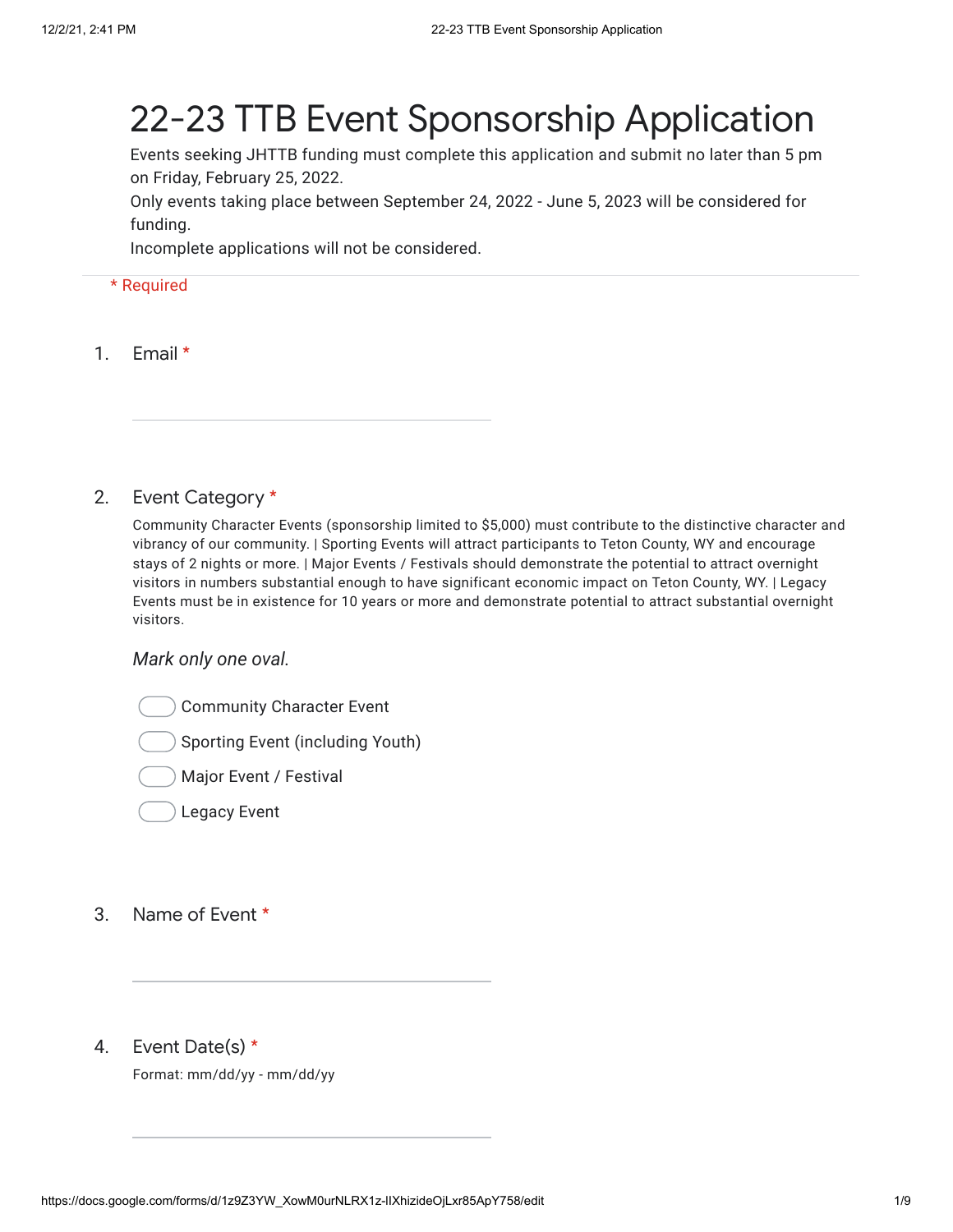5. Event Location \*

6. TTB Funding Request \*

22-23 TTB Event Sponsorship Application

Applicant Information

7. Name of producing entity: \*

8. Name & title of person completing this application: \*

This should also be the TTB's main contact should the event receive funding. If there are multiple contacts, please explain below.

9. Contact phone number: \*

10. Business mailing address: \*

11. Website: \*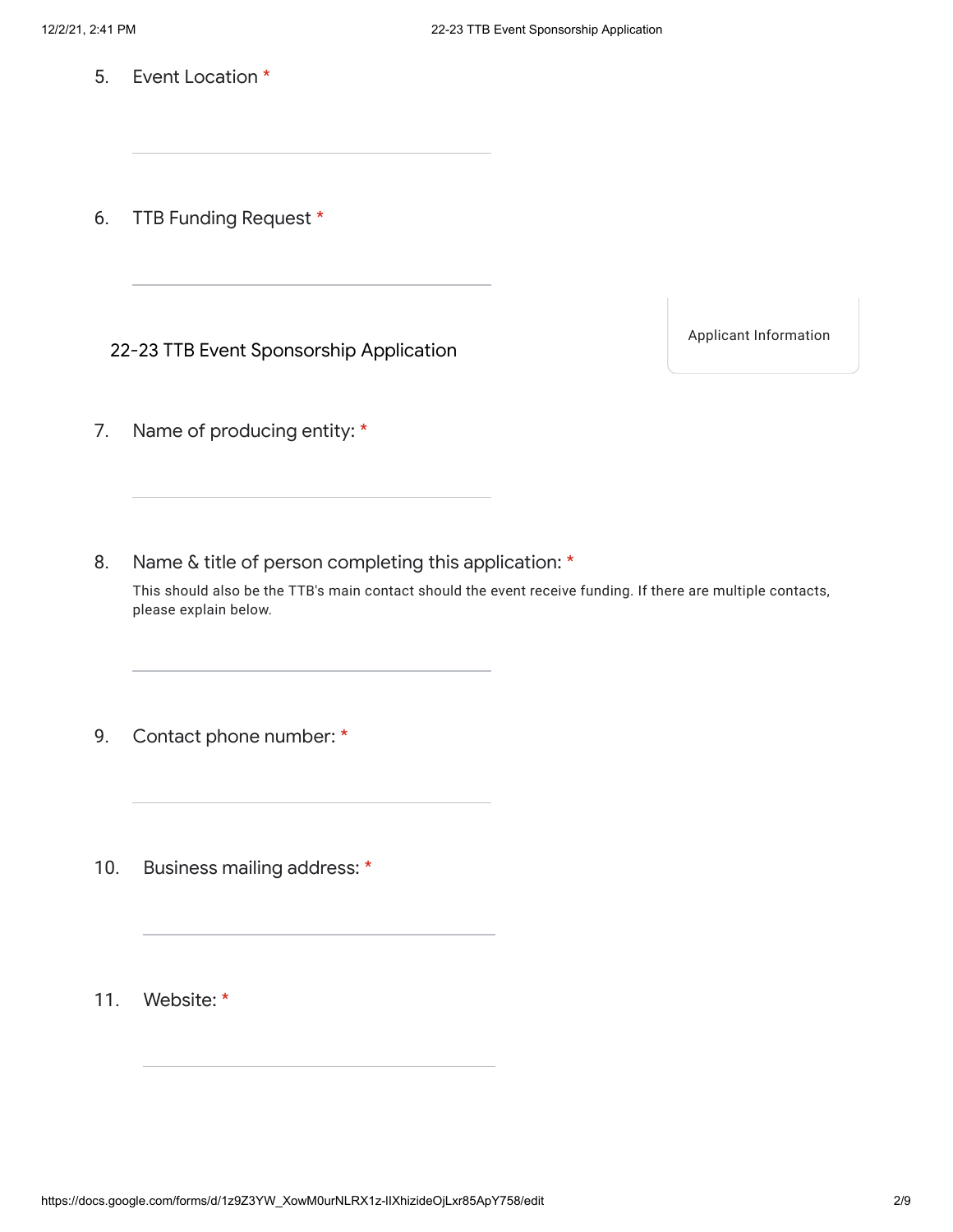12. Years in business: \*

13. Tax status: \*

- 14. Charity beneficiary (if applicable):
- 15. Mission Statement: \*

22-23 TTB Event Sponsorship Application

Immediate & Measurable Impact on Teton County

16. Brief description of events and activities: \* Please limit to one paragraph or less.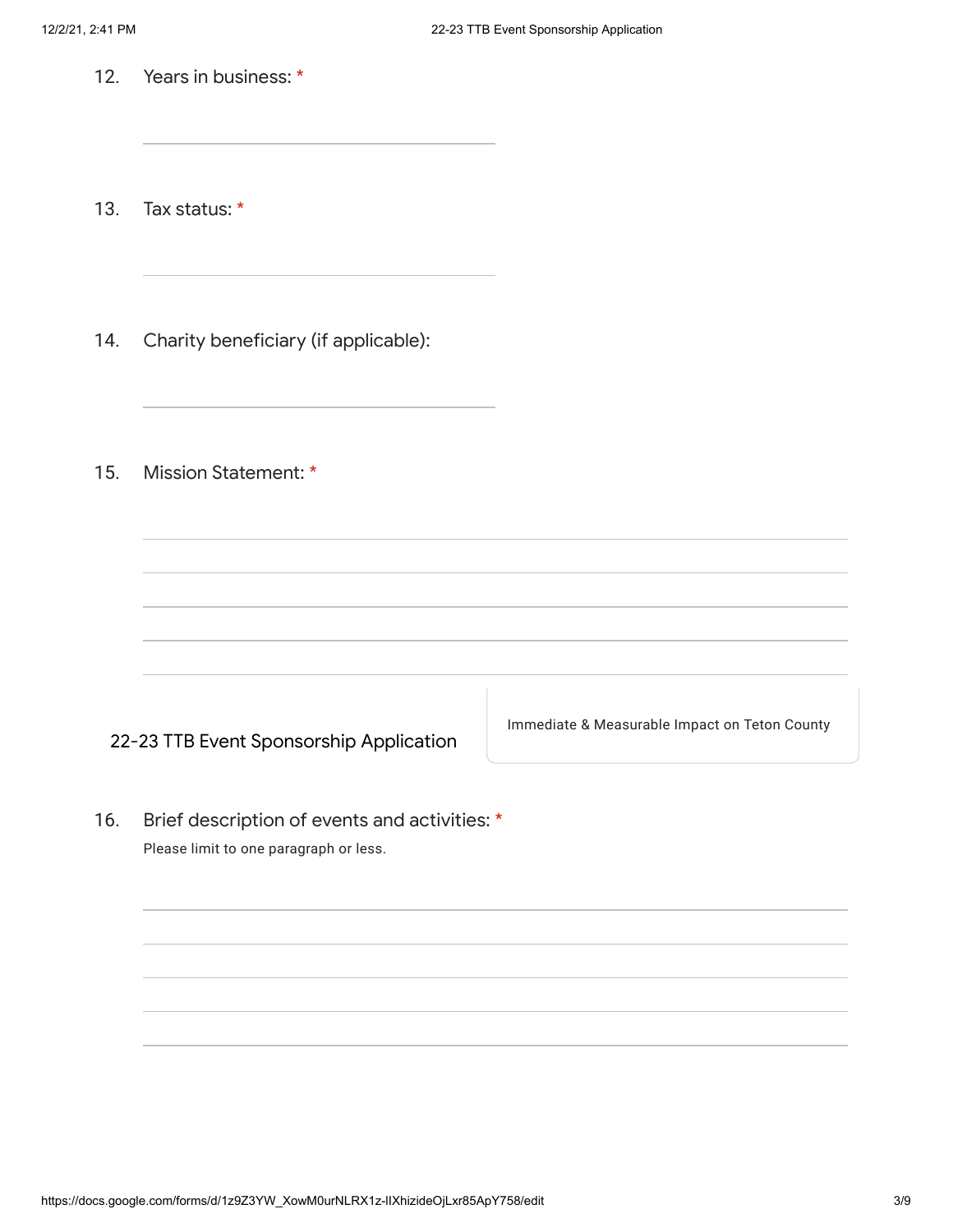17. Anticipated attendance: \*

Including participants, spectators, etc.

- 18. Expected breakdown of local v. visiting attendees: \* Format: 20% local; 80% visitors.
- 19. How will attendees / spectators be directed to book lodging in Teton County, WY? \*

- 20. Anticipated room nights generated: Community Character Events are exempt from answering this question.
- 21. How will you track associated room nights generated? Community Character Events are exempt from answering this question.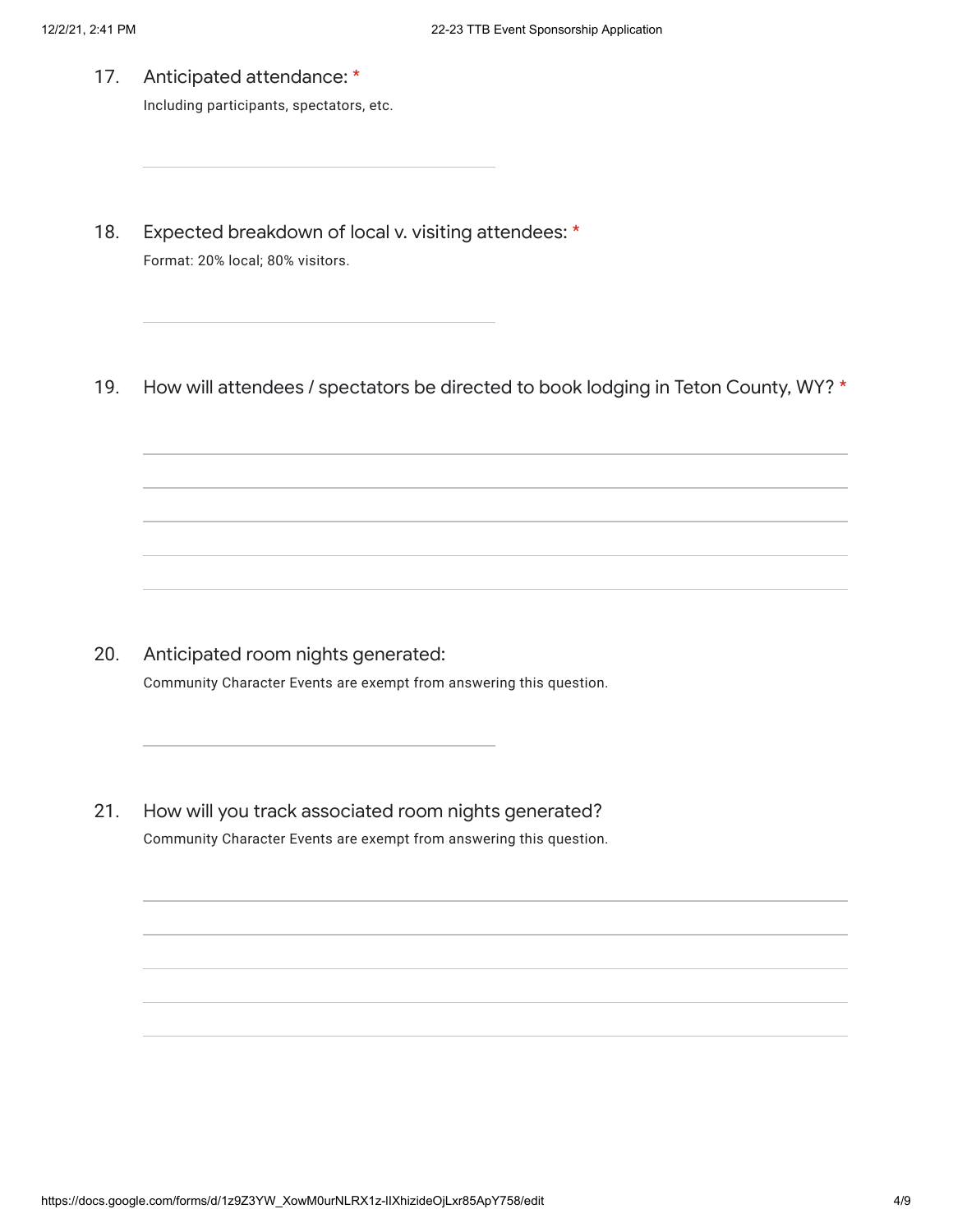22. Additional economic benefits and associated spending: Please include if/how you will track associated spending.

23. Please upload a summary of the event's marketing plan. \*

Files submitted:

24. Briefly explain the event's targeted demographic and any research on their spending / lodging habits. \*



Long-term Impact on Teton County

25. Please describe the potential for long-term growth of this event and why this vision is realistic and achievable. Please discuss examples from similar communities and provide an analysis of similar events in other communities. \*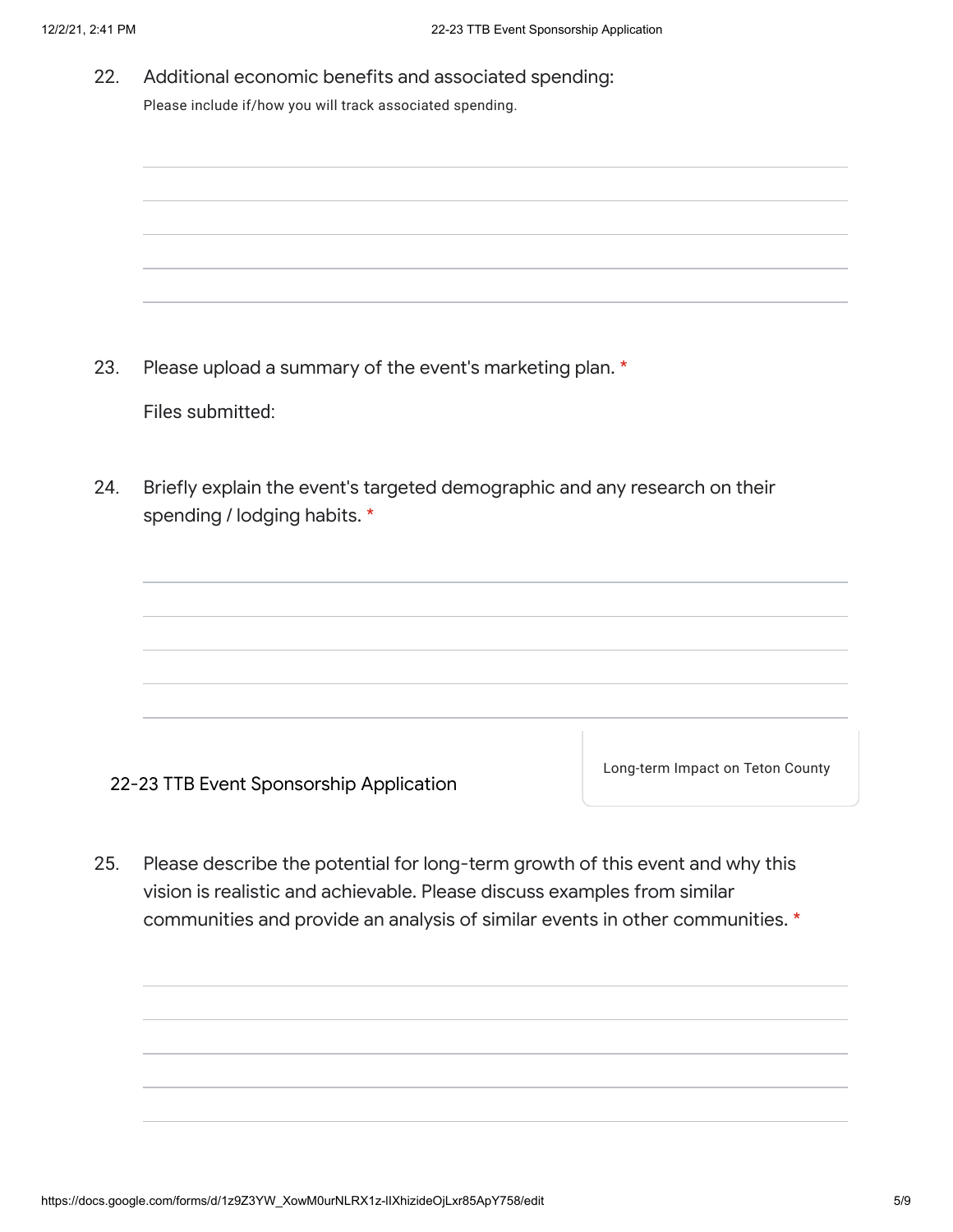## 26. In how many years do you anticipate this event becoming self-sustaining? \*

I.E. With outside sponsorships and event profits, by what year do you anticipate no longer applying for TTB event sponsorship?

| 22-23 Event | Sustainability & Responsible Tourism.<br>Funding priority will be given to events that demonstrate clear initiatives to |
|-------------|-------------------------------------------------------------------------------------------------------------------------|
| Sponsorship | create sustainable and responsible events for our destination.                                                          |
| Application |                                                                                                                         |

## 27. Have you completed the "RRR Zero Waste Green Event Application"? \*

Events applying for \$10,000 or more in funding are REQUIRED to complete this application in order to be considered for TTB event funding. To complete the RRR Zero Waste Green Event Application, please find the link on the TTB's "Application Guidelines". Events applying for less than \$10,000, please answer the following questions on sustainability initiatives.

*Mark only one oval.*

|  | Yes |
|--|-----|
|  | No  |

28. For events applying for less than \$10,000: What sustainability initiatives and practices are part of your event? Please describe.

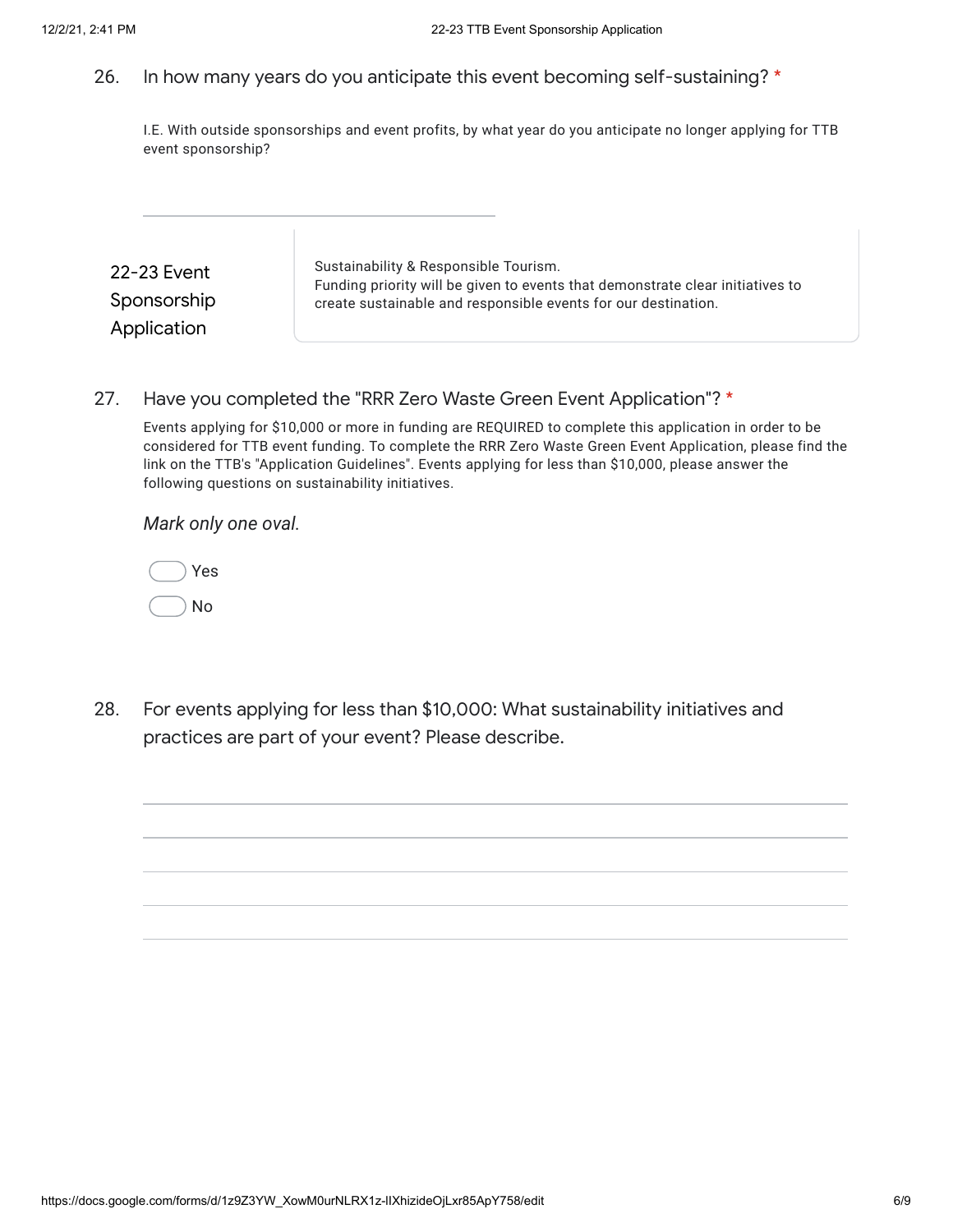29. For events applying for less than \$10,000: Please outline any education of your sustainability practices that you will provide to attendees.

30. How will you incorporate the TTB's "Stay Wild" brand into your event? Please provide an example of your messaging. \*

22-23 Event Sponsorship Application

Budget

31. Please attach a complete and detailed event budget, including anticipated revenues and expenses. \*

Please clearly include marketing costs and sustainability initiative costs.

Files submitted:

- 32. Percentage of total event funding requested from TTB: \*
- 33. Amount of sponsorship from other sources: \*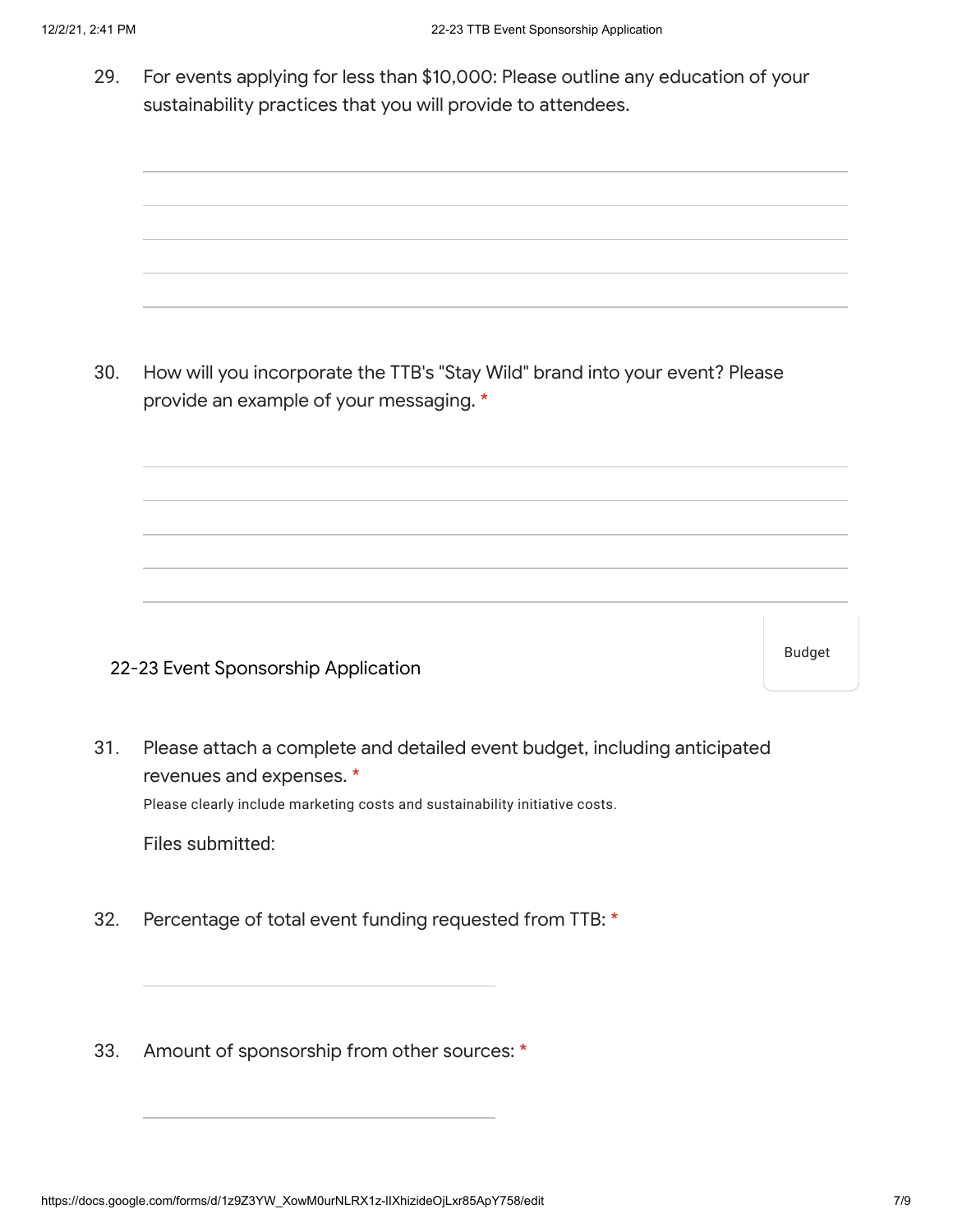34. Percentage of total budget generated by event revenue: \*

Percentage of budget generated by ticket sales, merch, food & beverage, etc.

35. Will the event still occur if the TTB does not offer funding? \* If unsure, please choose the answer that is most likely.

*Mark only one oval.*

|  | Yes |
|--|-----|
|  | N٥  |

36. Will the event require TTB funding next year? \* If unsure, please choose the answer that is most likely.

*Mark only one oval.*



37. Has this event been funded by the TTB in years past? \*

*Mark only one oval.*

No

38. If the event was funded by the TTB in past, what amount of funding was granted?